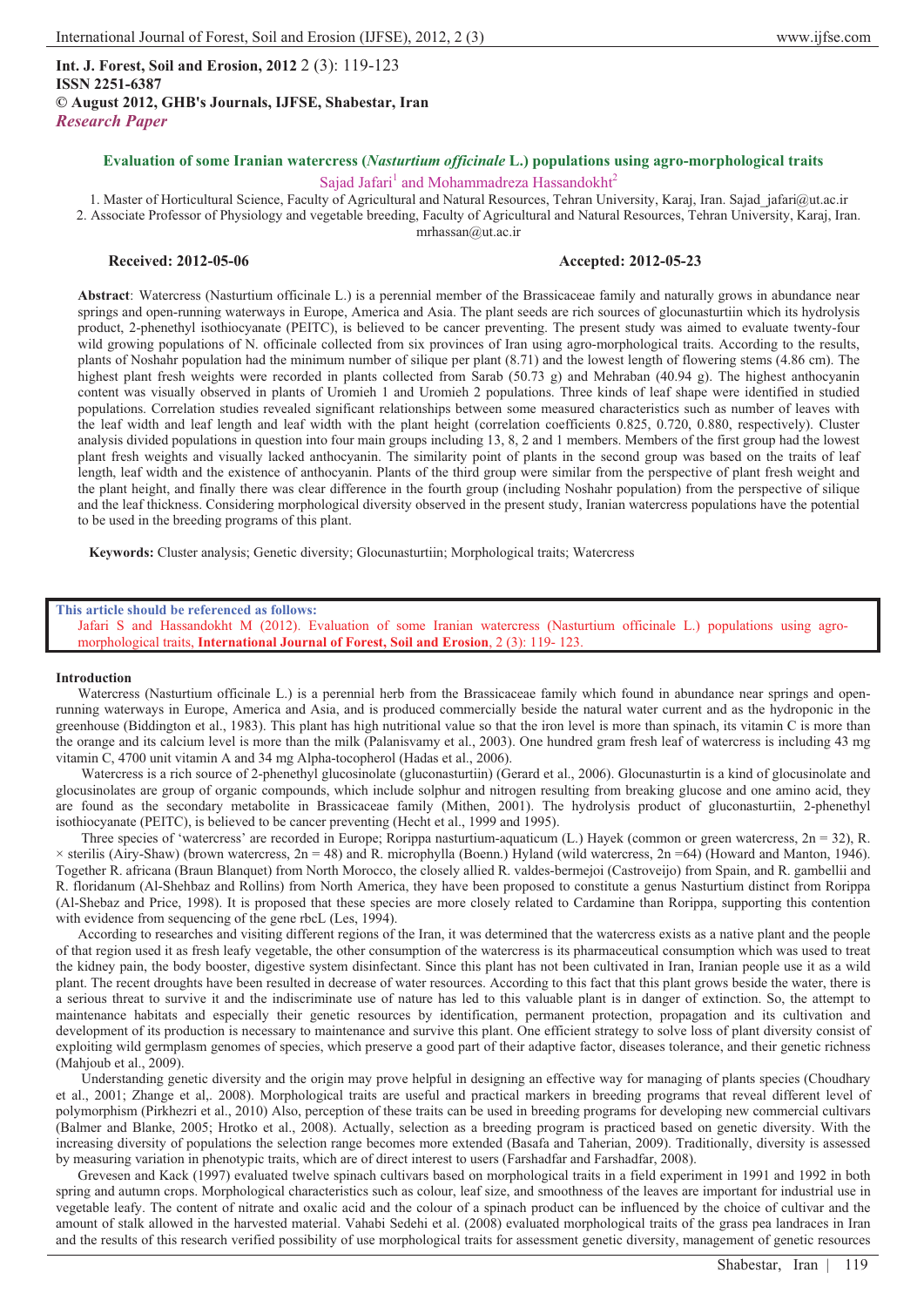and determination of repetitive populations in grass pea. Pahlavani (2005) evaluated ten breeding lines of safflower (Carthamus tinctorius L.) from Iran in respect technological and morphological traits for their utilization aspects in both food industry and agricultural applications. Classification of these lines on the basis of morphological traits such as plant height, number of heeds per plant and number of days to flowering showed that Iranian germplasm could be economically beneficial.

This research was carried out to introduce the best watercress populations from the perspective of agriculture traits, to preserve valuable germplasms, and to identify watercress distribution centers in Iran.

#### **Martials and Methods**

The collection of watercress wild samples was begin on the spring 2011 from 24 points of Iran. The regions include six provinces from different regions of Iran including Ilam, West Azerbaijan, East Azerbaijan, Mazandaran, Alborz and Central (Figure 1). The geographical features of habitats including the latitude and longitude and the height from the sea level are given in Table 1. Ten plants were selected randomly from every region. The studied characteristics included 17 quantitative and qualitative characteristic (Tables 3). The measurement of qualitative characteristics was done based on the scoring. The Pearson correlation coefficients were used for the quantitative traits and the Spearman correlation coefficients were used for the qualitative traits. The negative, positive and very significant correlations among different traits were observed based on the results obtained from the correlation calculation among different traits. Digital caliper was used to measure the quantitative characteristics, the leaf thickness, width and height of silique and the ruler was used to measure leaf length, the leaf width and the plant height and a balance with an accuracy 0.1 gram was used to measure the plant fresh weight. The data analysis resulting from the experiment including the factors analysis, diplot, triplot, correlation analysis and cluster analysis was done using the software SPSS 19.



**Figure 1.** Selection regions of watercress populations from Iran

|  | <b>Table 1.</b> Geographical distribution of watercress in Iran |  |  |  |
|--|-----------------------------------------------------------------|--|--|--|
|--|-----------------------------------------------------------------|--|--|--|

| Population      | Symbo          | <b>Altitude</b> | Longitude     |              | Latitude |      | Province        | <b>Climate</b>                    |
|-----------------|----------------|-----------------|---------------|--------------|----------|------|-----------------|-----------------------------------|
|                 |                | (m)             | <b>Degree</b> | <b>Minut</b> | Degree   | Minu |                 |                                   |
|                 |                |                 | (°)           | $\mathbf e$  | (°)      | te   |                 |                                   |
| Mehraban        | G1             | 1700            | 47            | 58           | 37       | 48   | East Azerbaijan | Cold mountainous                  |
| Sarab           | G <sub>2</sub> | 1680            | 47            | 41           | 37       | 56   | East Azerbaijan | Cold mountainous                  |
| Jasb            | G <sub>3</sub> | 1525            | 49            | 47           | 34       | 37   | Central         | Temperate mountainous             |
| Karazan         | G <sub>4</sub> | 1450            | 46            | 18           | 33       | 10   | Ilam            | Cold and Semi Arid                |
| Shahin degh     | G <sub>5</sub> | 1406            | 47            | 31           | 36       | 21   | West            | Temperate mountainous             |
|                 |                |                 |               |              |          |      | Azerbaijan      |                                   |
| Meimeh          | G <sub>6</sub> | 1360            | 47            | 11           | 32       | 11   | Ilam            | Cold and Semi Arid                |
| Aliabad olia    | G7             | 1350            | 46            | 33           | 33       | 47   | Ilam            | Cold and Semi Arid                |
| URoumieh 1      | G8             | 1332            | 45            | 2            | 37       | 23   | West            | Temperate mountainous             |
|                 |                |                 |               |              |          |      | Azerbaijan      |                                   |
| Job sorkhe olia | G <sub>9</sub> | 1320            | 46            | 30           | 33       | 36   | Ilam            | Cold and Semi Arid                |
| Miandoab        | G10            | 1314            | 46            | 20           | 36       | 24   | West            | Temperate mountainous             |
|                 |                |                 |               |              |          |      | Azerbaijan      |                                   |
| Mishkhas        | G11            | 1310            | 46            | 29           | 33       | 26   | Ilam            | Cold and Semi Arid                |
| Kolm            | G12            | 1300            | 46            | 20           | 33       | 19   | Ilam            | Cold and Semi Arid                |
| Job shirali     | G13            | 1300            | 46            | 87           | 33       | 41   | Ilam            | Cold and Semi Arid                |
| Fashand         | G14            | 1215            | 50            | 6            | 35       | 11   | Alborz          | Cold and humid                    |
| URoumieh 2      | G15            | 1200            | 45            | 19           | 37       | 52   | West            | Temperate mountainous             |
|                 |                |                 |               |              |          |      | Azerbaijan      |                                   |
| Sartang         | G16            | 1160            | 46            | 29           | 33       | 59   | Ilam            | Cold and Semi Arid                |
| Sang sefid      | G17            | 1140            | 46            | 43           | 33       | 31   | Ilam            | Cold and Semi Arid                |
| Shabab          | G18            | 1100            | 46            | 22           | 34       | 6    | Ilam            | Cold and Semi Arid                |
| Badre           | G19            | 1100            | 46            | 1            | 33       | 16   | Ilam            | Cold and Semi Arid                |
| Cheshmehrashi   | G20            | 1050            | 46            | 40           | 33       | 11   | Ilam            | Cold and Semi Arid                |
| d               |                |                 |               |              |          |      |                 |                                   |
| Pakal           | G21            | 1050            | 46            | 46           | 33       | 21   | Ilam            | Cold and Semi Arid                |
| Lomar           | G22            | 950             | 46            | 15           | 33       | 13   | Ilam            | Cold and Semi Arid                |
| Gorab           | G23            | 890             | 47            | 34           | 33       | 33   | Ilam            | Cold and Semi Arid                |
| Noshahr         | G24            | $-3$            | 51            | 12           | 36       | 9    | Mazandaran      | Warm<br>temperate<br>and<br>humid |

#### **Results and Discussion**

The samples of Mehraban and Sarab were collected from the height near 2000 m from the sea level and Noshahr samples were collected from the height -3 m from the sea level. The greatest difference in view of latitude was between populations of Meimeh (32 $\degree$  & 11 min) and Sarab (37 $\degree$ & 56 min). The flowering season of watercress was began from early March depending on the region climate and continued till June and its silique fruits ripe from June till October. This plant exists as evergreen beside the water stream and as vegetative phase. Its propagation is often asexual, so that every part of plant in contact with the water produces adventitious root and develop a complete plant. Vegetative traits were evaluated before flowering and reproductive traits were evaluated at the peak flowering, except for fruit-related traits that were evaluated in the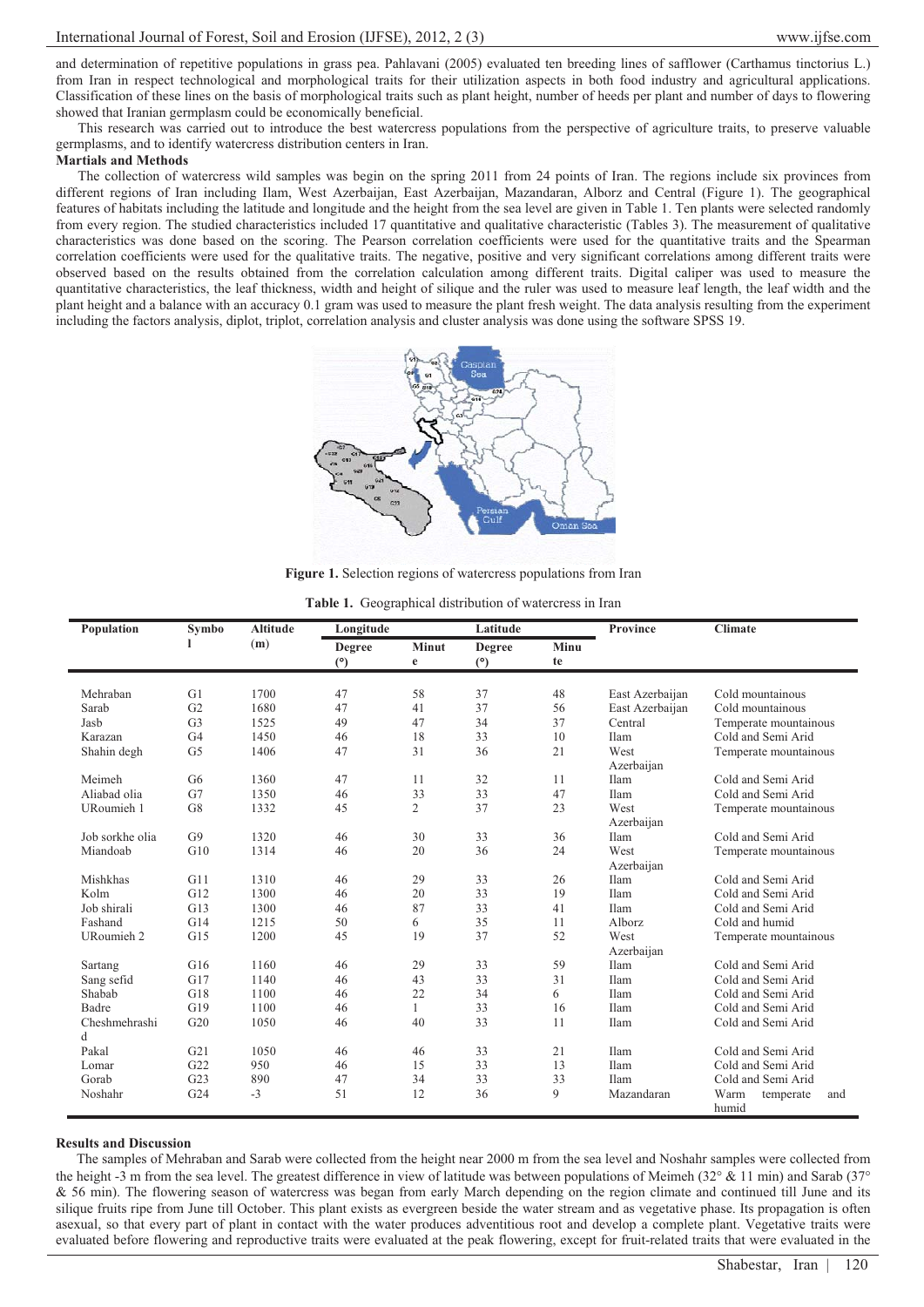final stages of growth. The Noshahr and Lomar populations were the earliest flowering and Sarab and Mehraban populations were the latest flowering. All populations had the compound leaves and glabrous organs, hollow stem, four white petals, four sepals and hermaphrodite and the stamens were higher proportional to the stigma. The color of immature fruit was green and the color of riped fruit was brown. There was no anthocyanin in the leaf of populations, but there was anthocyanin in the stem and petiols of some populations including Meimeh, Uroumieh 1, Uromieh 2, Shahindegh, Noshahr, Miandoab and Fashand special in the terminal parts of stem and near the terminal buds. The correlation coefficients were calculated among the traits and are provided in the Table 4. There was significant correlation between leaf length and leaf width  $(0.929**)$ , leaf number and plant height  $(0.880**)$  and between the number of peripheral stems and leaf thickness  $(0.490*)$  and there was negative correlation between the leaf shape and the leaf number (-0.541\*). The factors analysis was done using the software SPSS 19 which its result was shown in Table 5. Four major and independent factors accounted for 79.433% total variance. In the first factor, the traits of leaf length, leaf width, flower number in the inflorescense, silique length, leaf number, plant height, number of peripheral and fresh weight in second factor with the higher coefficients accounted for 43.559% total variance. The traits of leaf thickness, length of flowering stems, number of silique, silique width and leaf shape accounted for 15.413% in the third factor, the traits of flower number, the number of inflorescense, the existence or lack of anthocyanin accounted for 11.524% total variance and finally the traits of leaflet number per leaf in the forth factor accounted for 8.936% total variance. According to the results of analysis, there was the greatest difference among the populations for leaf length, leaf width, leaf thickness, flower number, inflorescense number, number of flower in the inflorescence which produced the greatest variance among the populations. The factor analysis reduced 17 traits to four main factors, which the first and second factors had the largest variance.

| Table 3. Average, minimum, maximum and the variance of measured quantitative & qualitative traits in Iranian watercress. |              |        |         |         |         |                                |  |  |  |
|--------------------------------------------------------------------------------------------------------------------------|--------------|--------|---------|---------|---------|--------------------------------|--|--|--|
| Measured traits                                                                                                          | Abbreviation | Unit   | Average | Maximum | Minimum | Coefficient<br>of<br>variation |  |  |  |
| Leaf lenght                                                                                                              | LL           | cm     | 9.27    | 18.4    | 4.73    | 31.98                          |  |  |  |
| Leaf width                                                                                                               | LW           | cm     | 4.71    | 13      | 2.04    | 45.88                          |  |  |  |
| Leaf thickness                                                                                                           | LT           | mm     | 0.43    | 0.88    | 0.24    | 24.59                          |  |  |  |
| Number of leaflet in leaf                                                                                                | <b>NLL</b>   | ٠      | 7       | 9       | 5       | 14.57                          |  |  |  |
| Fresh weight                                                                                                             | FW           | gr     | 19.81   | 50.73   | 9.66    | 52.04                          |  |  |  |
| lateral branch number                                                                                                    | <b>NLB</b>   | Ξ.     | 4.6     | 10.33   | 1.55    | 42.43                          |  |  |  |
| Plant height                                                                                                             | PH           | cm     | 41.78   | 122.6   | 13.99   | 45.58                          |  |  |  |
| Leaf number                                                                                                              | NL           | cm     | 22.19   | 79.93   | 14.13   | 58.74                          |  |  |  |
| flower number                                                                                                            | <b>NFB</b>   | Ξ.     | 84.77   | 155.49  | 13.35   | 50.3                           |  |  |  |
| Inflorescense number                                                                                                     | NI           | $\sim$ | 4.82    | 8.8     | 1.97    | 35.08                          |  |  |  |
| flower number in                                                                                                         | <b>NFI</b>   | ۰      | 17.75   | 35.06   | 5.97    | 40                             |  |  |  |
| inflorescence                                                                                                            |              |        |         |         |         |                                |  |  |  |
| Flower stem lenght                                                                                                       | <b>FSL</b>   | cm     | 7.36    | 14.6    | 4.44    | 28.61                          |  |  |  |
| Silique number                                                                                                           | <b>NS</b>    | mm     | 26.35   | 59.11   | 7.93    | 44.92                          |  |  |  |
| Silique lenght                                                                                                           | SL           | mm     | 15.47   | 35.3    | 6.51    | 33.72                          |  |  |  |
| Silique width                                                                                                            | <b>SW</b>    | ۰.     | 2.58    | 16.93   | 1.28    | 122.4                          |  |  |  |
|                                                                                                                          |              |        |         |         |         |                                |  |  |  |

Qualitative traits and their states and codes

| measured traits | Abbreviation |                                      |                           |               |  |
|-----------------|--------------|--------------------------------------|---------------------------|---------------|--|
| Leaf form       |              | Almost circular, with small<br>teeth | Circular without<br>teeth | Serrated oval |  |
| Anthocyanin     |              | No anthocyanin                       | anthocyanin               |               |  |

|               | Table 4. Correlation coefficient between traits of Iranian watercress population (**&* significant correlation respectively at level 1% & 5%, |  |  |  |
|---------------|-----------------------------------------------------------------------------------------------------------------------------------------------|--|--|--|
| respectively) |                                                                                                                                               |  |  |  |

|                | LL         | LW                   | LT                    | NFB                   | <b>NI</b>            | <b>NFI</b>           | FSL        | NS.      | SL                    | SW                                | NL.        | PH         | <b>NSSH</b> | FW       | <b>NLL</b> | LF    | A. |
|----------------|------------|----------------------|-----------------------|-----------------------|----------------------|----------------------|------------|----------|-----------------------|-----------------------------------|------------|------------|-------------|----------|------------|-------|----|
|                |            |                      |                       |                       |                      |                      |            |          |                       |                                   |            |            |             |          |            |       |    |
| LL             |            |                      |                       |                       |                      |                      |            |          |                       |                                   |            |            |             |          |            |       |    |
| <b>LW</b>      | 0.929      |                      |                       |                       |                      |                      |            |          |                       |                                   |            |            |             |          |            |       |    |
| LT             | $0.499*$   | $0.624**$            |                       |                       |                      |                      |            |          |                       |                                   |            |            |             |          |            |       |    |
| <b>NFB</b>     | 0.429      | 0.375                | 0.149                 |                       |                      |                      |            |          |                       |                                   |            |            |             |          |            |       |    |
| NI             | $0.630$ ** | $0.635$ **           | $0.564$ **            | $0.784$ **            |                      |                      |            |          |                       |                                   |            |            |             |          |            |       |    |
| <b>NFI</b>     | $0.627$ ** | $0.705$ **           | $0.422*$              | $0.791$ <sup>**</sup> | $0.679$ **           |                      |            |          |                       |                                   |            |            |             |          |            |       |    |
| <b>FSL</b>     | 0.383      | $0.508*$             | $0.686$ *             | 0.201                 | $0.558$ *            | 0.377                |            |          |                       |                                   |            |            |             |          |            |       |    |
| N <sub>S</sub> | $-0.065$   | $-0.061$             | 0.322                 | 0.323                 | 0.517                | 0.012                | 0.390      |          |                       |                                   |            |            |             |          |            |       |    |
| SL             | 0.464"     | $0.577$ <sup>*</sup> | $0.761$ <sup>**</sup> | 0.206                 | $0.482$ <sup>*</sup> | 0.510"               | $0.694$ ** | 0.089    |                       |                                   |            |            |             |          |            |       |    |
| SW             | 0.025      | 0.074                | 0.202                 | 0.013                 | 0.072                | 0.141                | 0.212      | 0.241    | 0.322                 |                                   |            |            |             |          |            |       |    |
| NL.            | $0.720$ *  | $0.825$ *            | $0.694$ *             | 0.182                 | $0.531$ **           | $0.575$ *            | $0.717$ ** | $-0.070$ | $0.749$ <sup>**</sup> | 0.121                             |            |            |             |          |            |       |    |
| PH             | $0.746$ ** | $0.880$ **           | $0.625$ *             | 0.268                 | 0.528                | 0.644                | $0.728$ *  | 0.025    | $0.699$ **            | 0.263                             | $0.880$ *  |            |             |          |            |       |    |
| <b>NSS</b>     | $0.771$ ** | $0.777$ **           | $0.490*$              | 0.426"                | $0.561$ **           | $0.684$ <sup>*</sup> | $0.469*$   | 0.067    | 0.434"                | 0.153                             | $0.699$ *  | $0.726$ ** |             |          |            |       |    |
| н              |            |                      |                       |                       |                      |                      |            |          |                       |                                   |            |            |             |          |            |       |    |
| <b>FW</b>      | $0.715$ ** | $0.588$ **           | 0.069                 | 0.503"                | 0.433'               | $0.534$ **           | 0.130      | $-0.136$ | 0.231                 | $\overline{\phantom{a}}$          | $0.474*$   | $0.493*$   | 0.717       |          |            |       |    |
|                |            |                      |                       |                       |                      |                      |            |          |                       | 0.056                             |            |            |             |          |            |       |    |
| <b>NLL</b>     | 0.065      | 0.121                | 0.115                 | $-0.085$              | $-0.182$             | 0.015                | $-0.175$   | $-0.054$ | 0.084                 | $\overline{\phantom{a}}$<br>0.016 | $-0.167$   | 0.025      | $-0.062$    | 0.025    |            |       |    |
| LF             | 0.278      | 0.163                | $-0.503"$             | 0.266                 | 0.137                | 0.170                | $-0.135$   | $-0.163$ | $-0.140$              | $\overline{\phantom{a}}$          | $0.541$ ** | $-0.043$   | 0.257       | $0.412*$ | $-0.374$   |       |    |
|                |            |                      |                       |                       |                      |                      |            |          |                       | 0.217                             |            |            |             |          |            |       |    |
| Α              | $-0.099$   | $-0.378$             | $-0.099$              | $-0.338$              | $-0.099$             | $-0.391$             | 0.232      | 0.139    | 0.298                 | 0.351                             | 0.258      | $-0.324$   | $-0.212$    | $-0.020$ | $-0.183$   | 0.290 |    |

Cluster analysis was done based on the four major factors by the metod of average linkage between groups and using the software SPSS 19 and the populations were divided into four major categories including three groups and one independent population (Figure 2). The populations of Badreh, Aliabad Olia, Cheshmeh Rashid, Shirali stream, Sorkhe Olia stream, Sarab, Mishkhas, Pakal, Karezan, Kolm, Shahin Degh, and Miandoab were placed in group 1, which in leaf length, leaf number, leaf shape and leaf width were different with others. The second group included Uromieh 1, Fashand, Meimeh, Uromieh 2, Sang Sefid, Lomar, Sartang and Jasb, which in number of inflorescence, silique width, existence and lack anthocyanin were different with others. Two populations of Sarab and Mehraban were placed in the third group which had the greatest number of peripheral stem, the fresh weight and height among the populations, finally Noshahr population was placed alone in one group which was different with others in leaf thickness, flower number and silique number.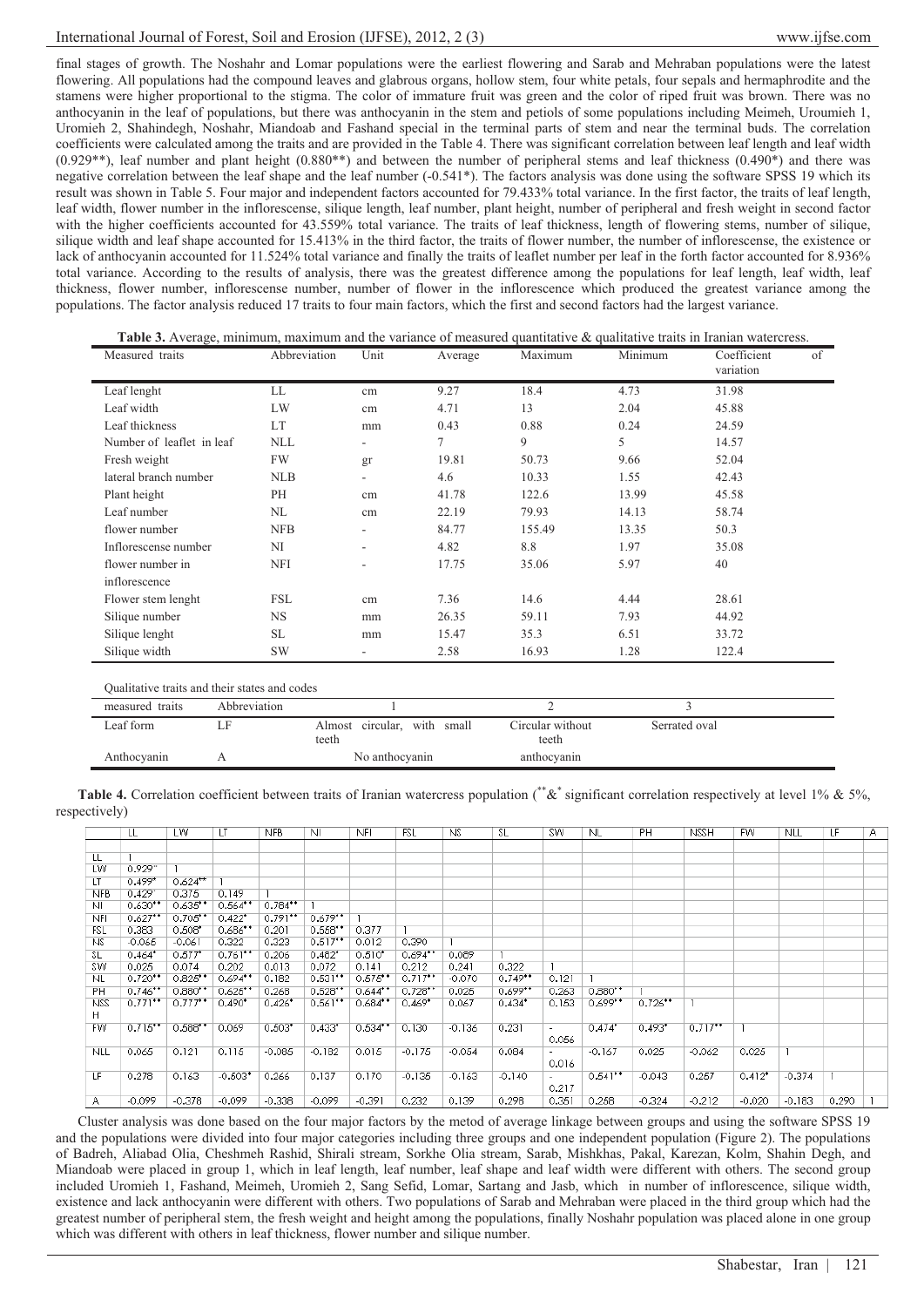| <b>Total Variance Explained</b> |                     |          |            |       |          |                                     |                                   |          |            |  |
|---------------------------------|---------------------|----------|------------|-------|----------|-------------------------------------|-----------------------------------|----------|------------|--|
|                                 | Initial Eigenvalues |          |            |       |          | Extraction Sums of Squared Loadings | Rotation Sums of Squared Loadings |          |            |  |
|                                 |                     | $%$ of   | Cumulative |       | $%$ of   | Cumulative                          |                                   | $%$ of   | Cumulative |  |
| Component                       | Total               | Variance | $\%$       | Total | Variance | $\%$                                | Total                             | Variance | $\%$       |  |
|                                 | 7.405               | 43.559   | 43.559     | 7.405 | 43.559   | 43.559                              | 6.490                             | 38.175   | 38.175     |  |
| 2                               | 2.620               | 15.413   | 58.973     | 2.620 | 15.413   | 58.973                              | 2.875                             | 16.913   | 55.087     |  |
| 3                               | 1.959               | 11.524   | 70.497     | 1.959 | 11.524   | 70.497                              | 2.535                             | 14.915   | 70.002     |  |
| 4                               | 1.519               | 8.936    | 79.433     | 1.519 | 8.936    | 79.433                              | 1.603                             | 9.431    | 79.433     |  |

Table 5. Quantities of the variance and the cumulative percentage of variance for the four main factors



**Figure 2**. Cluster analysis diagram of 24 Iranian watercress populations



**Figure 3.** Three-dimensional analysis of studied watercress populations



**Figure 4.** Shabab (A) and Meimeh (B) populations habitats, Meimeh population, early April 2011 (the plants are at peak flowering) (C), watercress Leaves (population of Meimeh) (D&F), Stem with anthocyanin and without anthocyanin (E).

Diplot analysis was done based on two first factors having high amounts and accounted for 58.973% total variance. The results obtained from diplot analysis confirmed the results obtained from the cluster analysis and Noshahr population which was placed in one group in the cluster analysis was separated from other populations. Sarab and Mehraban accessins were separated according to the results obtained from the cluster analysis. Other populations were placed near each other.